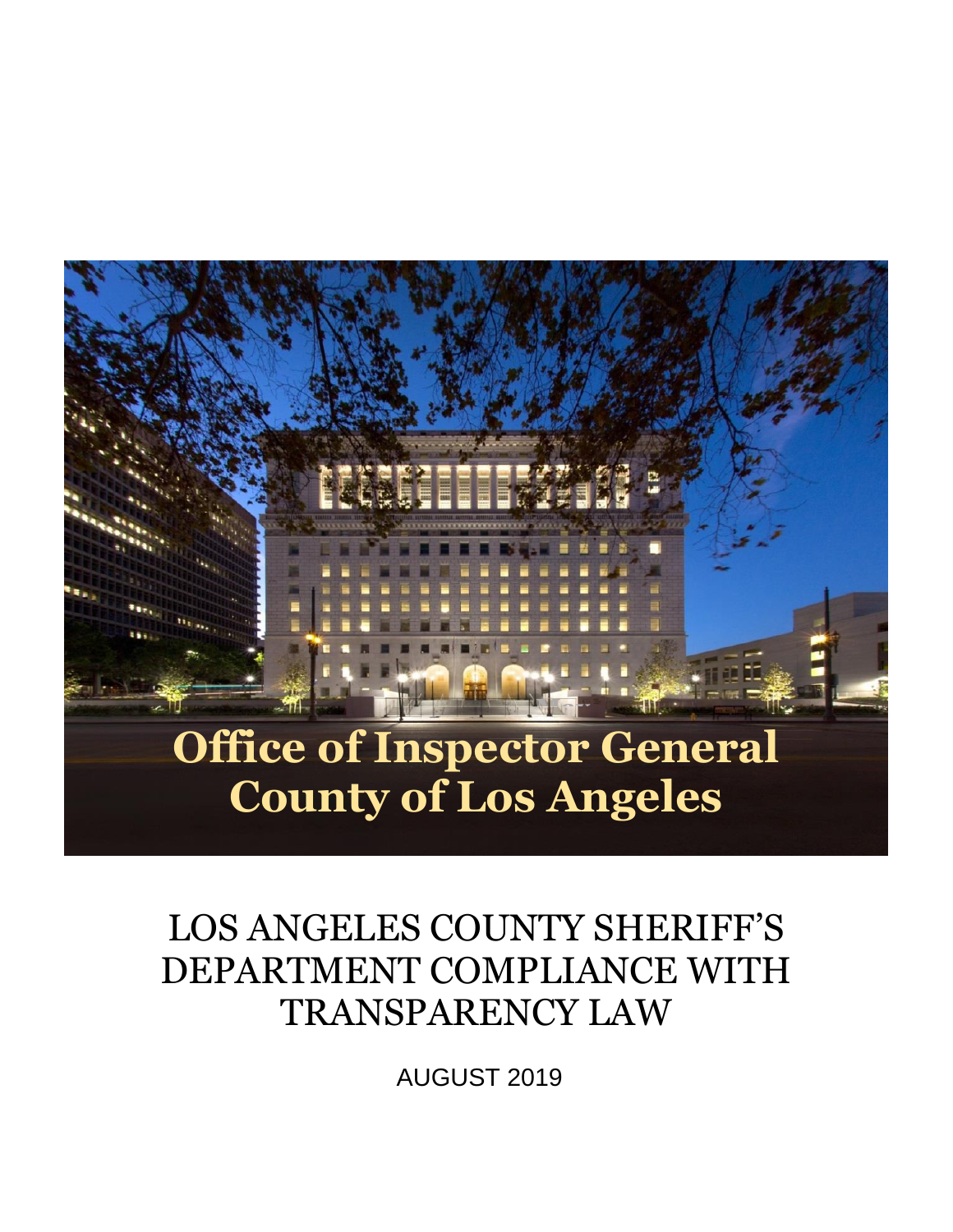# TABLE OF CONTENTS

| ACCESS BY THE INSPECTOR GENERAL TO INVESTIGATIONS HAS BEEN DENIED OR RESTRICTED3                                                                         |  |
|----------------------------------------------------------------------------------------------------------------------------------------------------------|--|
| THE DEPARTMENT HAS DECLINED TO PROVIDE INFORMATION TO THE OFFICE OF INSPECTOR                                                                            |  |
| THE DEPARTMENT HAS DECLINED TO MAKE AVAILABLE TO THE OFFICE OF INSPECTOR GENERAL<br>PERFORMANCE RECORDING AND MONITORING SYSTEM RECORDS REGARDING SECRET |  |
| THE DEPARTMENT HAS DECLINED TO ADVISE THE OFFICE OF INSPECTOR GENERAL OF THE                                                                             |  |
| THE DEPARTMENT HAS CURTAILED OFFICE OF INSPECTOR GENERAL ACCESS TO PRMS  5                                                                               |  |
| THE DEPARTMENT HAS DECLINED TO ADVISE THE OFFICE OF INSPECTOR GENERAL OF CHANGES IN                                                                      |  |
| THE DEPARTMENT HAS BARRED THE OFFICE OF INSPECTOR GENERAL'S PRESENCE AT THE EXECUTIVE                                                                    |  |
| THE DEPARTMENT HAS DENIED THE OFFICE OF INSPECTOR GENERAL ACCESS TO HIRING RECORDS OF                                                                    |  |
|                                                                                                                                                          |  |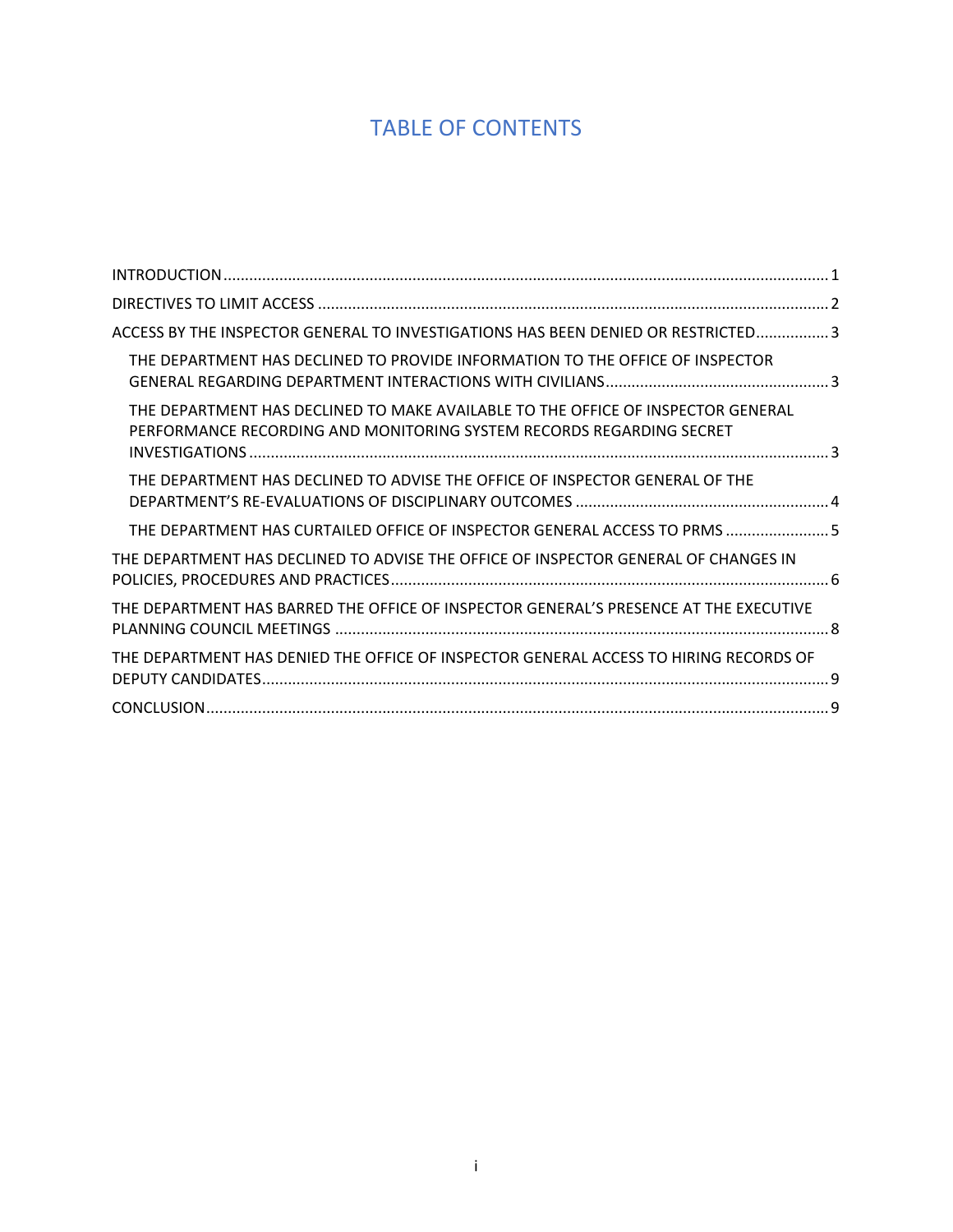### <span id="page-2-0"></span>INTRODUCTION

County Code section 6.44.190(J) provides that "[t]he Sheriff's Department and all other County departments shall cooperate with the OIG and promptly supply any information or records requested by the Office of Inspector General, including confidential peace officer personnel records [ . . . ]." To facilitate transparency of government operations, County Code section 6.44.190 requires the Inspector General to report publicly on Los Angeles County Sheriff's Department operations. As set forth below, under the current administration, the LASD has repeatedly declined to supply information and records requested. This change in practice has dramatically limited transparency.

In some instances, the Sheriff has cited for his refusal to cooperate an agreement between former Sheriff Jim McDonnell and the Inspector General which paved the way for full cooperation by the previous administration. That agreement, made a condition at the time by LASD for compliance with Government Code section 25303 and County Code section 6.44.190, permitted Sheriff McDonnell to restrict access in limited and specific instances. By November of 2018, LASD had ceased invoking the agreement and provided relatively full access. When Sheriff Villanueva took office he did not seek a similar agreement with the Office of Inspector General. A letter from the Inspector General to the Sheriff regarding access and cooperation went unanswered.

Subsequently, Sheriff Villanueva cited the agreement as a justification for restricting computer access by the Office of Inspector General. However, the agreement specifically provides for a variety of kinds of access which the Sheriff has denied, including attendance at meetings, access to personnel records, and documents provided within ten days of request absent explanation. The Sheriff has completely ignored those parts of the agreement and used it only as a justification for reducing transparency.

This failure to comply with laws designed to overcome secrecy in government is mirrored in the LASD's systematic refusal to comply with California Public Records Act requests in a timely manner. While the Sheriff has a large number of staff members assigned to the Sheriff's Information Bureau, he claims to be unable to comply with modifications to Penal Code section 832.7 which permit the public access to records regarding shootings, use of force, and findings of dishonesty. In the case of Caren Mandoyan, for instance, the Sheriff refused to provide the public with the details of a deputy first found to have been dishonest and fired and subsequently brought back by the current administration. The public received critical information through a California Public Records Act request to the Civil Service Commission which had upheld the firing and is not under the Sheriff's control. \* The Office of Inspector General was only able to lawfully report on the Mandoyan matter because of these PRA requests which the Sheriff could not deny. Numerous public requests to LASD are currently going completely unanswered.

<sup>\*</sup> This sentence originally read "The public received critical information only through a California Public Records Act request to the Civil Service Commission which had upheld the firing and is not under the Sheriff's control." The Office of Inspector General has learned from sources other than the Department that the Department did provide the Los Angeles Times with information pursuant to a PRA after the Times had received the information from the Civil Service Commission.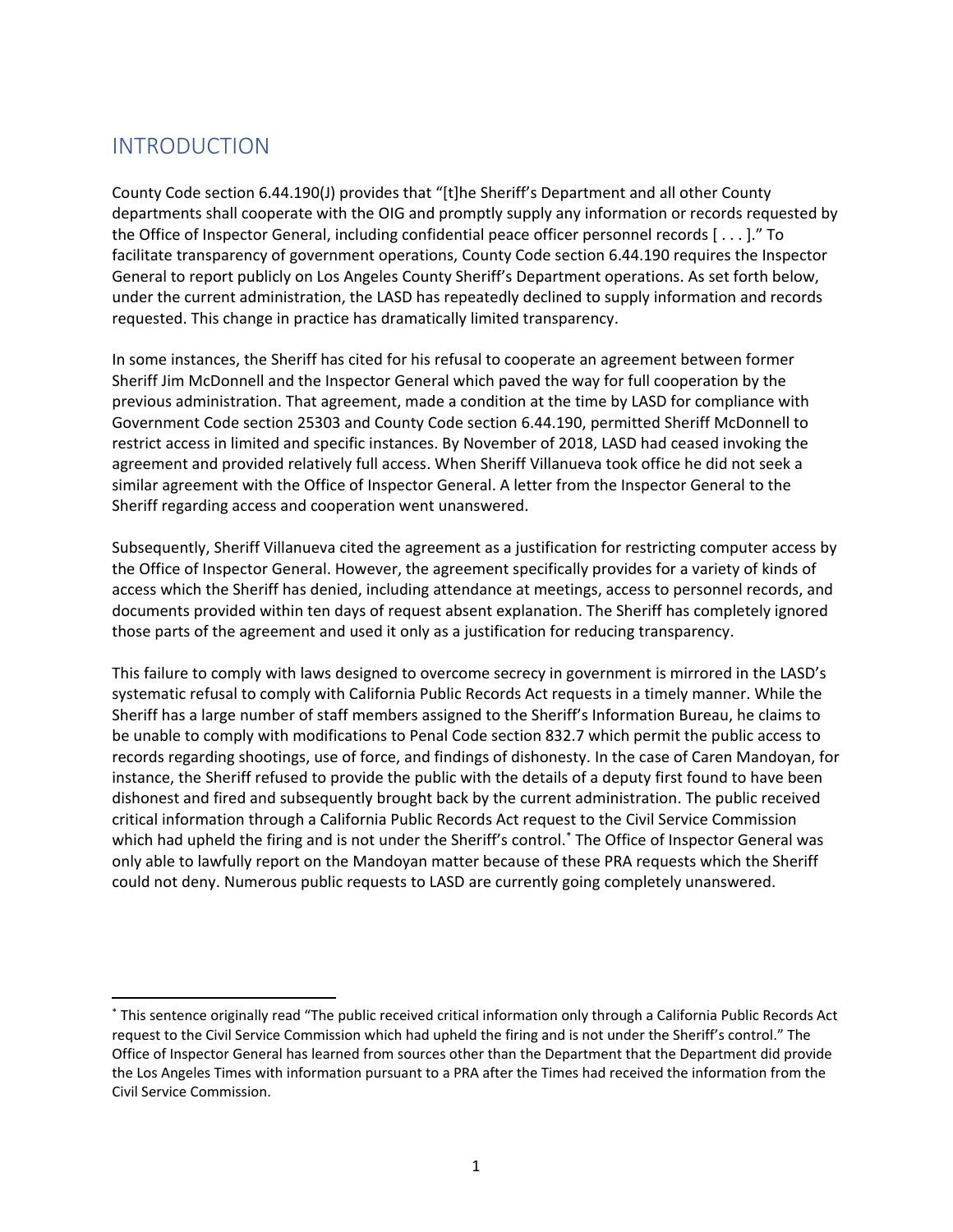## <span id="page-3-0"></span>DIRECTIVES TO LIMIT ACCESS

In early February of 2019, what used to be routine requests by Office of Inspector General staff for information which had historically yielded immediate responses from Department members were being met with answers such as, "Things have changed. I'll have to talk to my Captain." Upon inquiry we were informed that a directive had been issued by the Department's Chief of Staff that all requests from outside entities, including requests from the Office of Inspector General and court appointed monitors, were to be forwarded to the Sheriff's office, and from there would be forwarded to the appropriate person within the Department for a response. We have been told that due to intervention, primarily of Assistant Sheriff Bob Olmsted, the Custody Division was excepted from this direction.

Other than our secondhand receipt of this directive, the Office of Inspector General was not consulted about, given notice of or provided a copy of this directive. In an effort to determine the nature of the directive and the issues which gave rise to it, Office of Inspector General staff met with LASD Executive Officer Ray Leyva and requested a copy of this directive. The Executive Officer said only "I haven't seen it."

This directive has caused delays in the flow of information from the Department to the Office of Inspector General, but has not stopped it completely. The Department's line staff continue to be extremely cooperative with the Office of Inspector General while at the same time attempting to comply with the Department's new directive.

On June 10, 2019, we sent a request to the Department for "the contents of all correspondence by and between department executives and managers (i.e. rank of captain and above), in whatever form (i.e. email, unit order, directive, bulletin, et al.), which occurred on or after December 3, 2018, and which contains direction or instruction regarding providing department information to the Office of Inspector General." This was in response to the issues we had been facing and an email we were told had been sent by Undersheriff Murakami to the Department's command staff, the subject of which was "OIG Access/Investigations" and in which he directed that all requests for "investigations" be directed to the Sheriff's office and the Chief of Professional Standards.

The Office of Inspector General received no response to this request. The Department has not provided the Office of Inspector General with a copy of the Chief of Staff's directive, the email sent to Department staff by Undersheriff Murakami , or any other email, unit order, directive, bulletin or communication it has issued regarding Office of Inspector General access. As described below, the Department has blocked access by the Office of Inspector General to information in a manner which has compromised the Office of Inspector General's ability to monitor the Department's operations in subject areas which significantly impact the Department's policing of the communities it serves.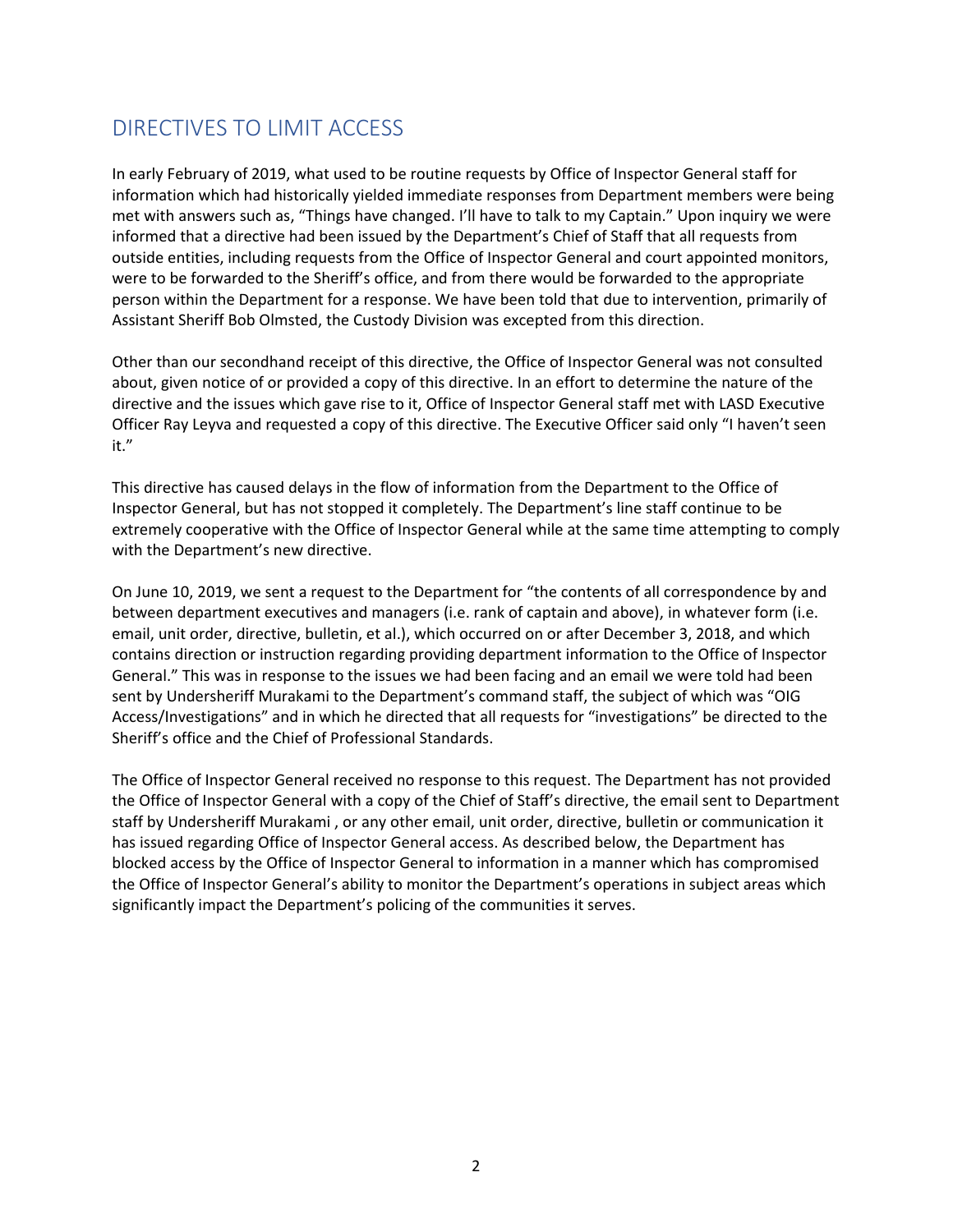## <span id="page-4-0"></span>ACCESS BY THE INSPECTOR GENERAL TO INVESTIGATIONS HAS BEEN DENIED OR RESTRICTED

#### <span id="page-4-1"></span>THE DEPARTMENT HAS DECLINED TO PROVIDE INFORMATION TO THE OFFICE OF INSPECTOR GENERAL REGARDING DEPARTMENT INTERACTIONS WITH CIVILIANS

On June 5, 2019, the Inspector General learned of a traffic stop by the Sheriff's Department of a local elected official. The incident appeared to demonstrate potential similarities to the procedures used by the [Santa Clara Valley Domestic Highway Enforcement Team,](https://oig.lacounty.gov/Portals/OIG/Reports/LASD_DHET_FINAL.pdf?ver=2019-04-19-155336-267) which has been discontinued due to constitutional violations, potentially indicating that LASD was training the same practices departmentwide. The Inspector General requested that the Department provide a copy of the documentation of the recent stop. The Department refused that request. On June 17, the Inspector General, in a face-to-face meeting with the Sheriff, asked that the information regarding the traffic stop be provided. The Sheriff refused, stating the information would be provided only when the investigation was completed. After intervention by then-Chief of Staff Del Mese, an agreement was reached that the Department would provide the Office of Inspector General the information after the investigation was complete, which was predicted to require no more than three weeks. It should be noted that the agreement between the Inspector General and the previous sheriff specifically provided that the Office of Inspector General would be permitted to monitor in-progress investigations. The Sheriff has since removed his chief of staff and provided no documentation to the Inspector General.

#### <span id="page-4-2"></span>THE DEPARTMENT HAS DECLINED TO MAKE AVAILABLE TO THE OFFICE OF INSPECTOR GENERAL PERFORMANCE RECORDING AND MONITORING SYSTEM RECORDS REGARDING SECRET INVESTIGATIONS

In late 2018, Office of Inspector General staff noted that cases which had formerly appeared in the Performance Recording and Monitoring System (PRMS)<sup>i</sup> were no longer visible in PRMS, did not appear in PRMS reports, and were not included in statistics compiled from PRMS. We reported what we thought was an anomaly to the Department and were advised that there is a feature in PRMS that permits the Department to make PRMS records "IAB-private," that is, invisible to almost all users other than the Captain of Internal Affairs Bureau and the captain's chain of command.

The reasons for making these cases private are not necessarily nefarious. For example, during the pendency of the election, Sheriff McDonnell ordered that closed disciplinary files regarding his political opponent, Alex Villanueva, be made private. This was done to avoid the risk that these files would be misused during the election. However, the concealing of these files made statistical information provided to the Office of Inspector General through PRMS false. Further, concealing these files precluded monitoring of particularly sensitive cases, including the type that resulted in Sheriff Baca and Undersheriff Tanaka being convicted in federal court.

On October 31, 2018, the Inspector General sent a letter to then Sheriff Jim McDonnell asking that the Office of Inspector General be included among the users who had access to these files. The Office of Inspector General also requested through our routine protocols that the Chief of the Professional Standards Division provide us with the case files of these cases which had been made private to IAB.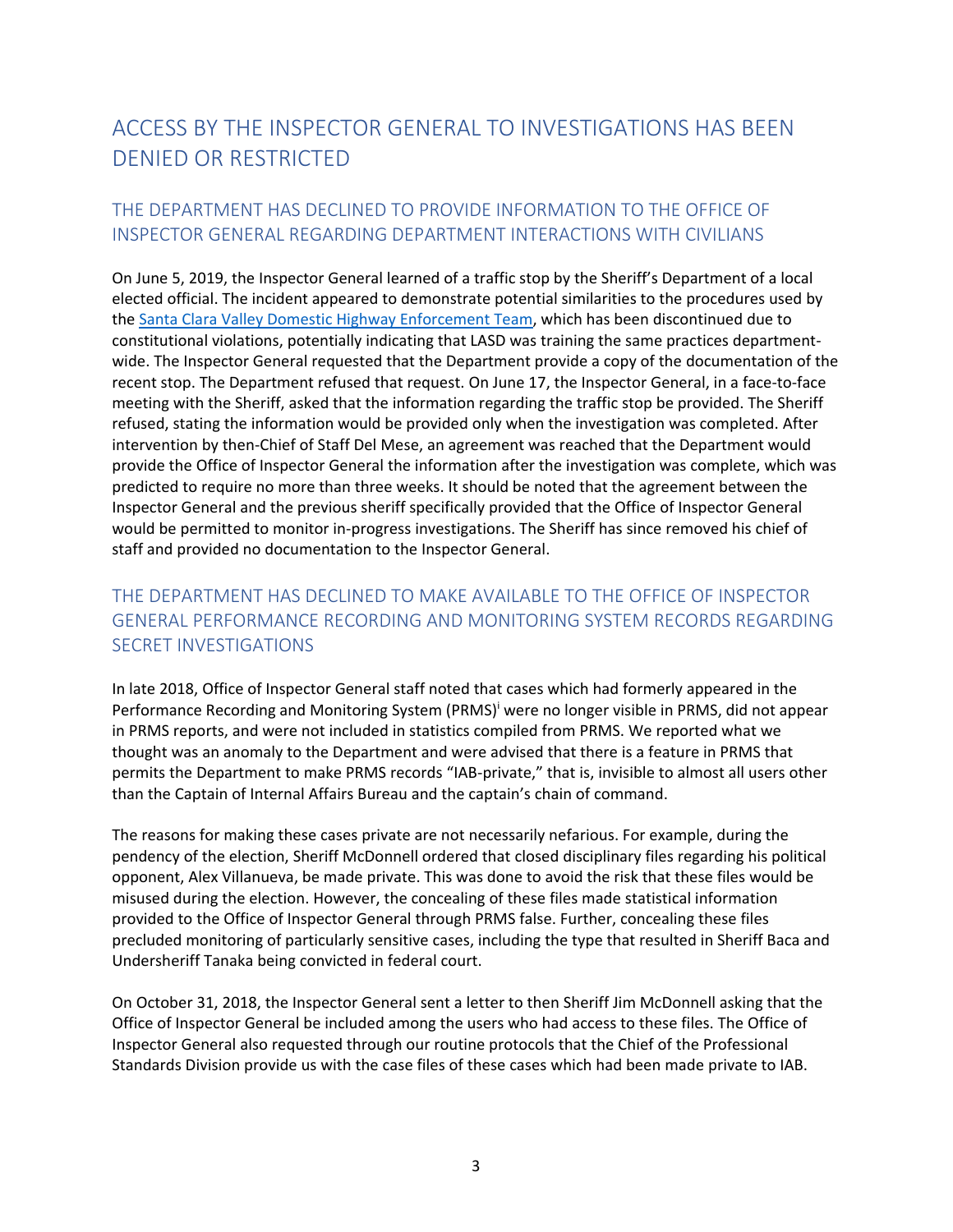Sheriff McDonnell did not initially respond to our request that the Office of Inspector General be designated as a user with access to IAB-private files. However, after a personal request from the Inspector General to Sheriff McDonnell in November of 2018, the then-Sheriff directed that we be provided copies of case files which had been designated as IAB-private, which included files relating to the current Sheriff. The Office of Inspector General has retained those files, in part in order to verify whether any alterations are made such as those allegedly requested of Chief Alicia Ault by the incoming administration.

In the course of preparing subsequent report-backs on LASD internal administrative investigations and dispositions of disciplinary actions under the new administration, Office of Inspector General staff again noticed apparent anomalies in data. For example, when querying in March the number of administrative investigations which met the specified criterion in an earlier month, PRMS would yield a different number than that which PRMS yielded when the same report with the same criterion had been run in February.

We requested that the Department provide us with the case summary report for the cases which had been made private to the Internal Affairs Bureau. A PRMS case summary report generally includes the subject employee's name, the case number, a brief description of the allegations and, where applicable, the findings and the disposition of the case. The Department did not respond to this request.

Without access to these concealed case files we are unable to ascertain or confidently report precisely accurate information regarding the Department's handling of discipline cases. Because of this the reports we have issued in response to the Board's March 12, 2019, motion may or may not be accurate.

In the past, such secrecy has given us jail abuse, secret societies, some of which have engaged in violent acts and stratified themselves based on race and gender, and misconduct at the highest levels of the Department, resulting in federal prosecutions and convictions. It is not possible to conclude the current administration's increase in secrecy is not repeating these mistakes.

#### <span id="page-5-0"></span>THE DEPARTMENT HAS DECLINED TO ADVISE THE OFFICE OF INSPECTOR GENERAL OF THE DEPARTMENT'S RE-EVALUATIONS OF DISCIPLINARY OUTCOMES

On December 4, 2018, the Inspector General requested that the Department advise the Inspector General of the proposed "Truth and Reconciliation" committee's members and provide the Inspector General advance notice of the committee's meetings so that the Office of Inspector General could monitor the process and report on it. As is documented in our report, *Initial Implementation by the Los Angeles County Sheriff's Department of the Truth and Reconciliation Process*, ii the Department ignored the Inspector General's request and proceeded with the process without notice of the meetings or the outcomes. The Office of Inspector General learned, as most did, of the Department's reinstatement of Caren Mandoyan, through the media.

On January 29, 2019, the Sheriff appeared before the Board of Supervisors and said that there were half a dozen instances in which employees had been wrongfully terminated and that these cases were "low hanging fruit." The Office of Inspector General requested on February 13, 2019, that the Sheriff provide the Office of Inspector General with the names of those individuals and the names of any other persons whose cases were under review. The Sheriff did not respond to that letter, nor did the Department provide that information to the Office of Inspector General.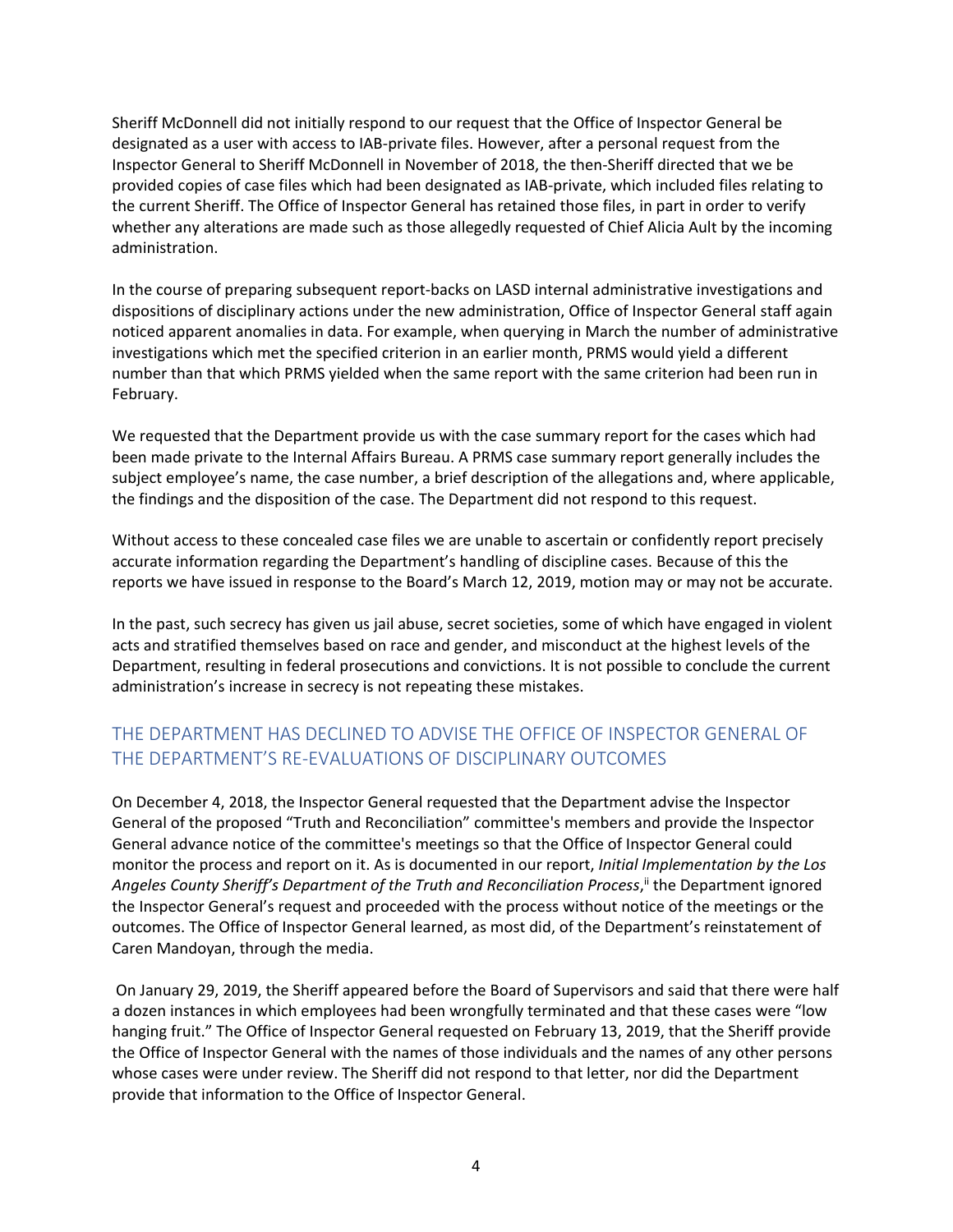The Sheriff again appeared before the Board of Supervisors on March 12, 2019, and the supervisors asked whether additional deputies had been reinstated and whether the Department has also been bringing back people that had pending civil service cases or who had not finished going through the process itself. The Sheriff answered that there had only been the one [Mandoyan] and that the Department had put everything on hold until a process was developed.

The Office of Inspector General's review of Department records has found that, in fact, prior to that board meeting, the Department had reinstated two employees, one on February 19, 2019, and another on February 20, 2019, pursuant to settlement agreements negotiated by the Department (three others had also been reinstated since Mandoyan, but pursuant to rulings by the Civil Service Commission). The Sheriff did not include the Office of Inspector General in the process used to bring these employees back or notify us that the process was underway or had been completed.

On March 12, 2019, the Sheriff also told the Board of Supervisors that the Office of Inspector General would have a "front row seat" to the process of re-evaluating these disciplinary cases. We have also requested that the Department provide us with settlement agreements it enters into. However, the Office of Inspector General has learned that since the March 12, 2019, board meeting, the Department has entered into settlement agreements and reinstated or attempted to reinstate four or more additional employees, some who, like Mandoyan, had been terminated for dishonesty or for making false statements to investigators. The Office of Inspector General was not provided with the settlement agreements for any of these employees. Because we do not have access to the "IAB-private" cases we cannot be certain there are only these four.

As in all of the earlier cases, the Department did not notify the Office of Inspector General that these cases were being evaluated, did not invite the Office of Inspector General to be present and monitor the process and did not notify the Office of Inspector General that the Department had decided to reinstate these employees. Because the process was held in secret, or not held at all, we are unable to report on why these employees were reinstated. Abandoning important safeguards increases the chances that allegations of misconduct will be covered up when the suspect is held in high regard by the Sheriff and unfairly pursued when they are not, precisely the wrong the current Sheriff claimed he sought office to prevent.

#### <span id="page-6-0"></span>THE DEPARTMENT HAS CURTAILED OFFICE OF INSPECTOR GENERAL ACCESS TO PRMS

As described above, our efforts to monitor the Department's disciplinary process rely in large part on access to PRMS. This reliance has grown greater since the Department is not providing us information for which we have asked. However, recently the Department severely curtailed Office of Inspector General access to PRMS.

As the business requirements of the Office of Inspector General and the Department changed and our relationship evolved over the past several years, so too did the methods the Department employed to provide us information. In order to comply with County Code section 6.44.190(J) the Department placed five terminals in the Office of Inspector General through which we had access to the intranet, custody databases, grievance data bases and other systems, including PRMS.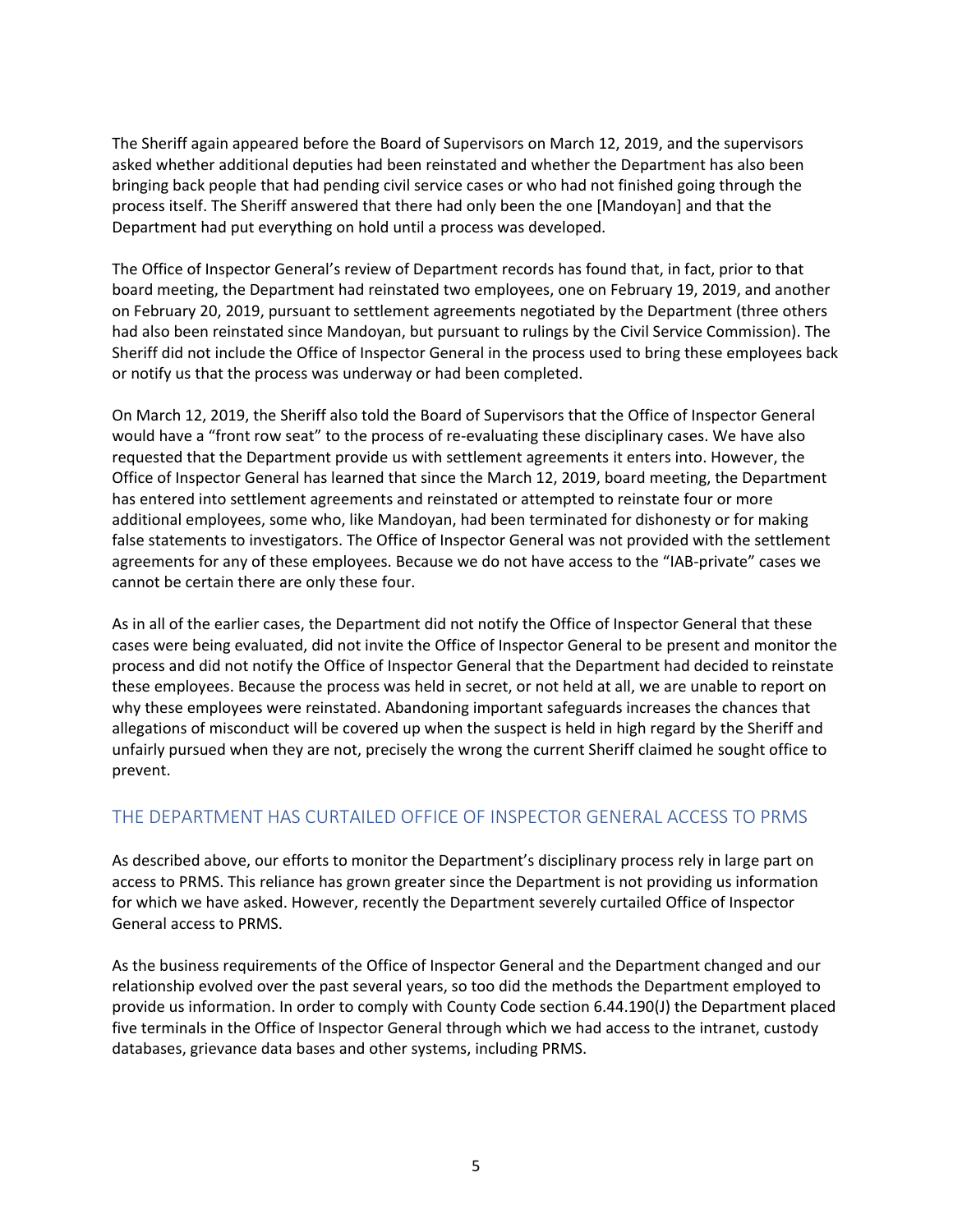On Monday, June 10, 2019, without consultation or notice, the Department turned off access from within our offices to PRMS and subsequently reinstated the procedure outlined in the original agreement with Sheriff McDonnell, the *Memorandum of Agreement to Share and Protect Confidential LASD Information* of December 15, 2015. The Department has restricted Office of Inspector General staff to one terminal, located in the City of Commerce, and permits the Office of Inspector General access to that terminal only Monday through Thursday (and sometimes Friday) during business hours while a Department employee is able to sit and observe our staff member and monitor and log what our staff member is doing.

On Monday, July 15, 2019, without consultation or notice, the Department informed our Office of Inspector General staff member who was at the City of Commerce that the Office of Inspector General would no longer be permitted to create and copy PRMS generated reports regarding internal administrative investigations which are still active. The Department told our staff member that we could only display these reports on screen and hand write what we saw.

The Office of Inspector General was not consulted about either of these decisions or warned of these decisions in advance. When asked about the return to the City of Commerce, the Department has only said that it is because that is what the MOA provides for. The Inspector General met personally with Sheriff Villanueva to request the reactivation of our five terminals on June 17<sup>th</sup>. The Sheriff took the opportunity to complain that the pending report on the "Truth and Reconciliation" panel prepared by Office of Inspector General staff was biased and to tell the Inspector General that if the report was released there would be consequences. Computer access was not restored.

## <span id="page-7-0"></span>THE DEPARTMENT HAS DECLINED TO ADVISE THE OFFICE OF INSPECTOR GENERAL OF CHANGES IN POLICIES, PROCEDURES AND PRACTICES

Despite our repeated requests pursuant to County Code section 6.44.190(J), the current LASD administration has generally excluded the Office of Inspector General from monitoring the proposal, deliberations and implementation of changes in Department policies, procedures and practices. These proposals have included changes to policies, procedures and practices which directly impact the Department's ability to address issues identified by the Citizens' Commission on Jail Violence as contributing to the culture which led to jail violence.

On December 4, 2018, the Inspector General requested that the Sheriff provide the Office of Inspector General the text of proposed changes, additions or deletions to Department policies, practices or procedures at the time such proposals are submitted to his approval process and provide approved policy, practice and procedure changes, additions and deletions at the time those changes are communicated to his command staff. The Department did not respond to this request.

On January 9, 2019, a representative of the Office of Inspector General was present at the LASD Executive Planning Council, which is comprised of the Sheriff, the Undersheriff, the assistant sheriffs and division chiefs and commanders. A commander in the Professional Standards and Training Division told the council that approximately fifty policies which had not yet been published were "pulled back" pending review by the new executive team. On January 11, 2019, we requested that we be provided those documents. On January 11, 2019, that commander responded to our request by stating that the policies were "somewhere" within the review process and were going through a new review process.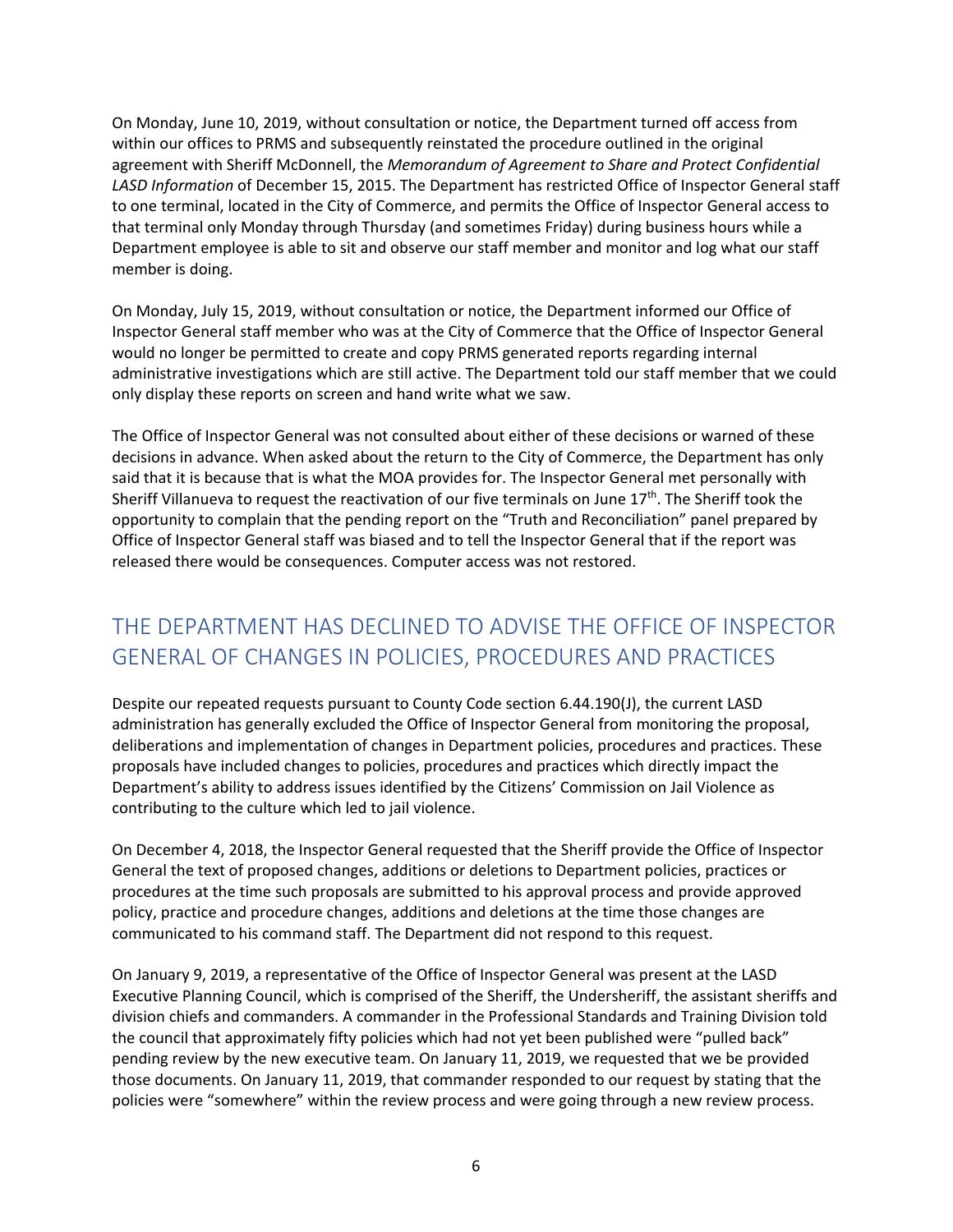We were also informed that two policies, one on the use of Tasers and the other on carrying a weapon while under the influence of alcohol, which had been in the review process prior to the election, had not been published. The Office of Inspector General had been in discussion with the Department on both of those policies and had been advised by the prior administration that the policy on carrying a weapon while under the influence of alcohol had been approved by the prior Sheriff.

During the week of January 14, 2019, we were provided copies of nine proposed new or revised Field Operations Directives. It appeared that two of these had been issued subsequent to our December 4, 2018, request to the Sheriff. We were also provided with thirty-three proposals to change policies affecting approximately ninety-four sections of the Manual of Policies and Procedures. Some of these policy proposals were routine revisions to account for changes in the names of divisions or units, provide for gender inclusive language or effectuate changes in administrative procedures and practices.

However, some of these policy changes directly impacted and diminished efforts by the Department to address the cultural issues within the Department conducive to abuse which had been identified by the CCJV. The CCJV found that there was a "problematic organizational culture" within the Department<sup>iii</sup> which "also has failed to address with appropriate rigor the 'code of silence'" and "rarely finds or meaningfully punishes dishonesty."<sup>iv</sup> As part of this culture, the CCJV observed that senior LASD officials have undermined the discipline system. $^{\text{v}}$ 

Two policies were developed to address this issue.

MPP 3-01/030.14 **Management Decisions** had already been implemented by the Department. This prohibited department executives from undermining lawful decisions of the Department and from intervening in matters which were outside of the intervening executive's responsibility.

Although Sheriff Villanueva publicly stated that he was re-evaluating disciplinary decisions because department executives were improperly intervening in those decisions, in what may have been one of the first policy revisions by the Department, he rescinded this policy. The copy of this, one of the thirtythree proposed policy changes provided to the Office of Inspector General by the Department the week of January 14, 2019, reflects that the policy revision was submitted subsequent to the Sheriff's inauguration and approved by the Sheriff on January 8, 2019. The Sheriff did not provide a copy of this revision when originally asked and the Sheriff implemented this policy without advising the Office of Inspector General.

MPP 3-01/030.12 **Conflict of Interest and Investigative Recusals** had not yet been adopted but had been prepared at the direction of Undersheriff Jacques A. La Berge and reviewed and revised by the Chief of Professional Standards and Training Division (now the Professional Standards Division, PSD). This policy required internal investigators to remain neutral in their investigations, avoid conflicts of interest and recuse themselves as investigators in cases involving family members or persons with whom they had close relationships. This policy, to date, has not been enacted by the Sheriff.

Additionally, the Department has removed the Internal Criminal Investigations Bureau from the PSD, reversing an organizational change implemented in response to a recommendation by the CCJV. The CCJV observed that the Department's Internal Criminal Investigations Bureau reported directly to the Undersheriff, who was then Paul Tanaka. Both Paul Tanaka and the Captain of the Internal Criminal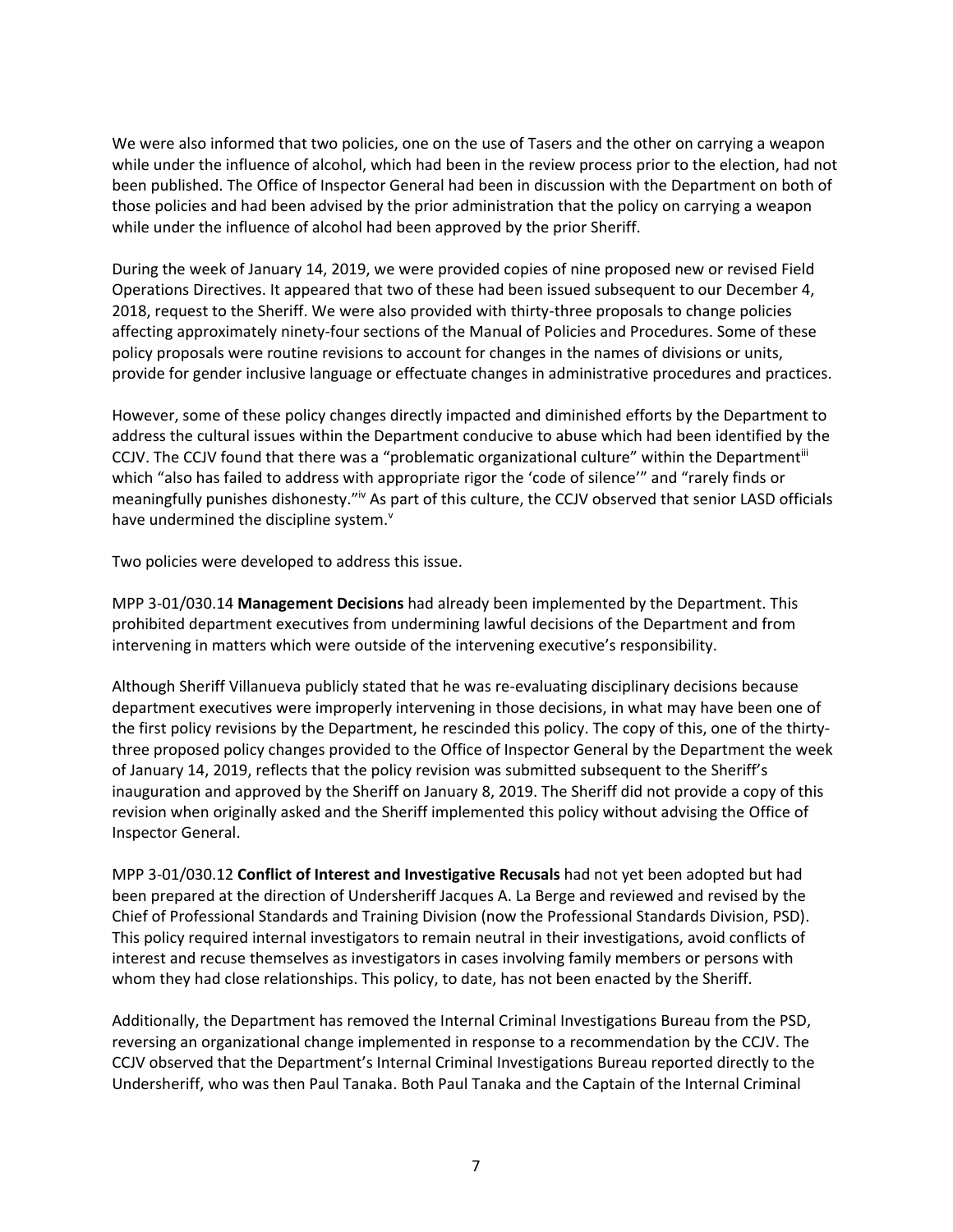Investigations Bureau, who reported to Tanaka, were convicted and imprisoned for their roles in impeding the investigation of the Federal Bureau of Investigation into jail violence.

The CCJC recommended that the Internal Criminal Investigations Bureau and the Internal Affairs Bureau be placed into one division under the command of a chief who reported directly to the Sheriff. The Internal Affairs Bureau and the Internal Criminal Investigations Bureau were both placed in the same division, which became the Professional Standards Division. However, the Internal Criminal Investigations Bureau has been removed from the Professional Standards Division and reports again to the Sheriff and the Undersheriff.<sup>vi</sup>

The Office of Inspector General was not provided with these proposed changes or advised when these policies were issued.

The CCJV recommended that the Department address the code of silence and discipline by revising the discipline guidelines to establish increased penalties for excessive force and dishonesty. To implement this recommendation the Department twice revised its Guidelines for Discipline.

On December 12, 2018, Sheriff Villanueva decided not to object to the decision by the Employee Relations Commission hearing officer that the Department should have met and conferred with the deputies' union before implementing these revisions. He agreed to revoke the revised Guidelines for Discipline which mandated dismissal for employees who were found to have been dishonest or made false statements to investigators and reinstate the 2012 Guidelines, which do not mandate termination for those employees for those violations and which had been the subject of CCJV criticism.

The Department did not advise the Office of Inspector General that this change was contemplated or that it had been implemented.

# <span id="page-9-0"></span>THE DEPARTMENT HAS BARRED THE OFFICE OF INSPECTOR GENERAL'S PRESENCE AT THE EXECUTIVE PLANNING COUNCIL MEETINGS

On April 5, 2019, the Sheriff barred the Inspector General and his staff from future meetings of the Executive Planning Council.

At these meetings significant proposed policies, procedures and practices are discussed. Executives are informed of changes and provided direction on how policies, procedures and practices are to be implemented. At these meetings the executives provide feedback to the Sheriff on the successes and failures of Department operations and the effectiveness of the Department's policies, practices and procedures. As noted above, it was at meetings of the Executive Planning Council that the Office of Inspector General learned of the Department's actions regarding policies that had not been disclosed to the Office of Inspector General.

On March 29, 2019, we provided the Department with a submission draft of our first report back to the Board of Supervisors on our monitoring of LASD internal administrative investigations. In that draft (and our subsequent public report) we reported that we were told that a Department directive had been issued that all chiefs, commanders and captains were to re-evaluate open administrative investigations to determine whether any of them should be inactivated. We first learned of this directive at an EPC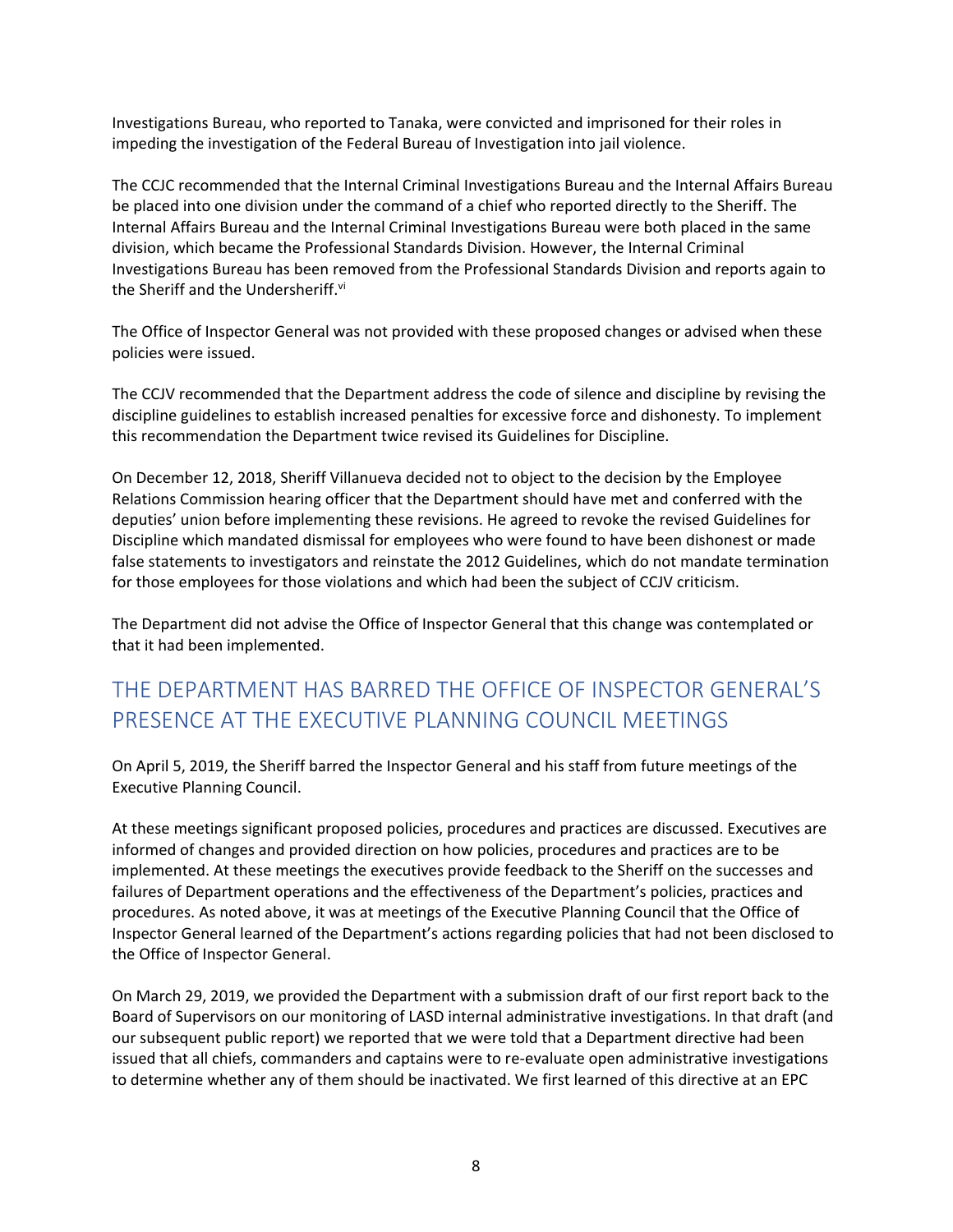meeting. The following Friday the Sheriff notified the Interim Inspector General that the Office of Inspector General could no longer attend EPC meetings.

## <span id="page-10-0"></span>THE DEPARTMENT HAS DENIED THE OFFICE OF INSPECTOR GENERAL ACCESS TO HIRING RECORDS OF DEPUTY CANDIDATES

The Department denied requests by the Office of Inspector General to review the hiring packets of candidates for deputy positions.

The actions and public statements of the Sheriff have caused concern that perhaps the Department's hiring standards have been relaxed in order to increase the applicant pool of candidates, resulting in the hiring of less qualified candidates to deputy positions.

On July 19, the Los Angeles Times reported that the Sheriff said that previously applicants were rejected for positive polygraph results related to, among other matters, domestic violence. He reportedly suggested that a polygraph result could be the result of the applicant being a victim of domestic violence. He stated that investigators should follow up to find out the details of such a domestic violence incident rather than reject an applicant.

The Department reports that the time from application to hiring has been drastically reduced. Based upon the manner in which the "Truth and Reconciliation Panel" was conducted, the Sheriff's public statements that the reinstatement of employees who had been terminated was necessary to attract more candidates, and that domestic violence by deputies should not be the subject of an administrative investigation unless there is a criminal case filed, we are concerned that the reduction in time will result in scaling back protections against hiring people unqualified for the honor of being a deputy sheriff.

On May 22, 2019, we first requested to review the hiring packets of candidates for deputy positions. The Department denied that request. On June 17, 2019, the Inspector General, in a face-to-face meeting with the Sheriff, asked the Sheriff to authorize the review of those hiring packets. The Department denied us access to the hiring packets and invited us instead to meet and allow the Department to share what the Department considers to be hiring improvements.

## <span id="page-10-1"></span>**CONCLUSION**

In spite of the Inspector General's requests and public statements by the Sheriff to the contrary, access by the Office of Inspector General to information regarding the development, implementation and enforcement of key Department policies has been delayed, hindered, ignored and in some cases denied outright. This failure to comply with County Code section 6.144.90 has significantly impaired the ability of the Office of Inspector General to monitor the Sheriff's Department's operations and report publicly on its findings. In the past such secrecy has resulted in a Sheriff misusing law enforcement powers in an effort to stifle critics through intimidation of an outside agency investigating the Department.

<sup>i</sup> MPP 2-10/040.00 states that the Performance Recording and Monitoring System is the Department's "integrated database for administrative investigations and service comment forms. It also includes a system to flag instances that meet predefined criteria and thresholds. PRMS was originally comprised of three modules that automated the business processes of Internal Affairs Bureau, Civil Litigation, and Pitchess Motions. PRMS consolidates the